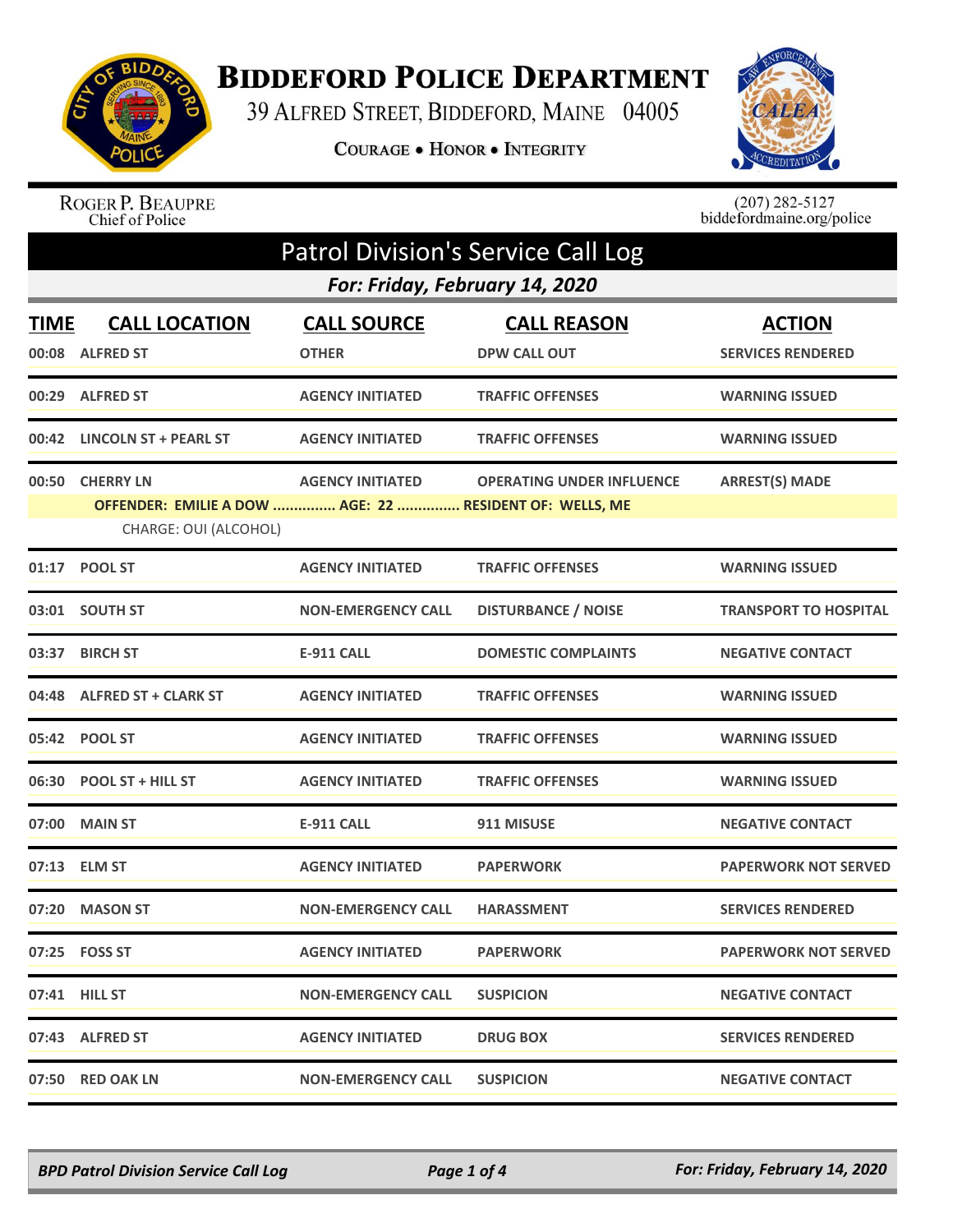| <b>TIME</b> | <b>CALL LOCATION</b><br>08:06 SOUTH ST | <b>CALL SOURCE</b><br><b>AGENCY INITIATED</b>                                   | <b>CALL REASON</b><br><b>TRAFFIC OFFENSES</b>                                                   | <b>ACTION</b><br><b>WARNING ISSUED</b> |
|-------------|----------------------------------------|---------------------------------------------------------------------------------|-------------------------------------------------------------------------------------------------|----------------------------------------|
|             | 08:10 ELM ST                           | <b>AGENCY INITIATED</b>                                                         | <b>TRAFFIC OFFENSES</b>                                                                         | <b>VSAC ISSUED</b>                     |
|             | 08:19 SOUTH ST                         | <b>AGENCY INITIATED</b>                                                         | <b>TRAFFIC OFFENSES</b>                                                                         | <b>VSAC ISSUED</b>                     |
|             | 08:37 MAIN ST + MT PLEASANT ST         | <b>AGENCY INITIATED</b>                                                         | <b>ALL OTHER</b>                                                                                | <b>WARNING ISSUED</b>                  |
|             | 08:42 MAIN ST                          | <b>AGENCY INITIATED</b>                                                         | <b>TRAFFIC OFFENSES</b>                                                                         | <b>WARNING ISSUED</b>                  |
|             | 08:56 ROBIN CIR                        | <b>E-911 CALL</b>                                                               | 911 MISUSE                                                                                      | <b>SERVICES RENDERED</b>               |
|             | 09:08 PRECOURT ST                      | <b>AGENCY INITIATED</b>                                                         | <b>TRAFFIC OFFENSES</b>                                                                         | <b>WARNING ISSUED</b>                  |
|             | 09:12 MAY ST                           | <b>NON-EMERGENCY CALL</b>                                                       | <b>SUSPICION</b>                                                                                | <b>SERVICES RENDERED</b>               |
|             | 09:24 HARRISON AVE + PROSPECT ST       | <b>WALK-IN AT STATION</b>                                                       | <b>PARKING COMPLAINT</b>                                                                        | <b>NO ACTION REQUIRED</b>              |
| 09:49       | <b>FRANKLIN ST + ALFRED ST</b>         | <b>AGENCY INITIATED</b>                                                         | <b>PARKING COMPLAINT</b>                                                                        | <b>PARKING TICKET ISSUED</b>           |
|             | 09:59 BOULDER WAY                      | <b>NON-EMERGENCY CALL</b>                                                       | <b>ARTICLES LOST/FOUND</b>                                                                      | <b>REPORT TAKEN</b>                    |
|             | 10:14 HILL ST + SHELTRA AVE            | <b>AGENCY INITIATED</b><br>CHARGE: OPERATING WHILE LICENSE SUSPENDED OR REVOKED | <b>TRAFFIC OFFENSES</b><br>OFFENDER: COURTNEY D PELLEGRINO  AGE: 31  RESIDENT OF: BIDDEFORD, ME | <b>WARNING ISSUED</b>                  |
| 10:23       | <b>MOUNTAIN RD</b>                     | <b>AGENCY INITIATED</b>                                                         | <b>ALL OTHER</b>                                                                                | <b>SERVICES RENDERED</b>               |
|             | 10:37 MAPLEWOOD AVE                    | <b>AGENCY INITIATED</b>                                                         | <b>TRAFFIC OFFENSES</b>                                                                         | <b>WARNING ISSUED</b>                  |
|             | <b>10:38 HILL ST</b>                   | <b>AGENCY INITIATED</b>                                                         | <b>TRAFFIC OFFENSES</b>                                                                         | <b>VSAC ISSUED</b>                     |
|             | $10:39$ WEST ST + HILL ST              | <b>AGENCY INITIATED</b>                                                         | <b>TRAFFIC OFFENSES</b>                                                                         | <b>VSAC ISSUED</b>                     |
|             | 11:03 POOL ST                          | <b>AGENCY INITIATED</b>                                                         | <b>TRAFFIC OFFENSES</b>                                                                         | <b>WARNING ISSUED</b>                  |
|             | <b>11:05 HILL ST</b>                   | <b>AGENCY INITIATED</b>                                                         | <b>TRAFFIC OFFENSES</b>                                                                         | <b>NO VIOLATION</b>                    |
|             | 11:09 LINCOLN ST + ELM ST              | <b>AGENCY INITIATED</b>                                                         | <b>TRAFFIC OFFENSES</b>                                                                         | <b>WARNING ISSUED</b>                  |
|             | 11:18 MAY ST + ROBERTS ST              | <b>AGENCY INITIATED</b>                                                         | <b>TRAFFIC OFFENSES</b>                                                                         | <b>WARNING ISSUED</b>                  |
|             | 11:18 POOL ST                          | <b>AGENCY INITIATED</b>                                                         | <b>TRAFFIC OFFENSES</b>                                                                         | <b>VSAC ISSUED</b>                     |
|             | 11:27 MAY ST + ROBERTS ST              | <b>AGENCY INITIATED</b>                                                         | <b>TRAFFIC OFFENSES</b>                                                                         | <b>VSAC ISSUED</b>                     |
|             | 11:39 WEST ST                          | <b>AGENCY INITIATED</b>                                                         | <b>TRAFFIC OFFENSES</b>                                                                         | <b>WARNING ISSUED</b>                  |
|             | 11:42 MAY ST + ALFRED ST               | <b>AGENCY INITIATED</b>                                                         | <b>TRAFFIC OFFENSES</b>                                                                         | <b>WARNING ISSUED</b>                  |

*BPD Patrol Division Service Call Log Page 2 of 4 For: Friday, February 14, 2020*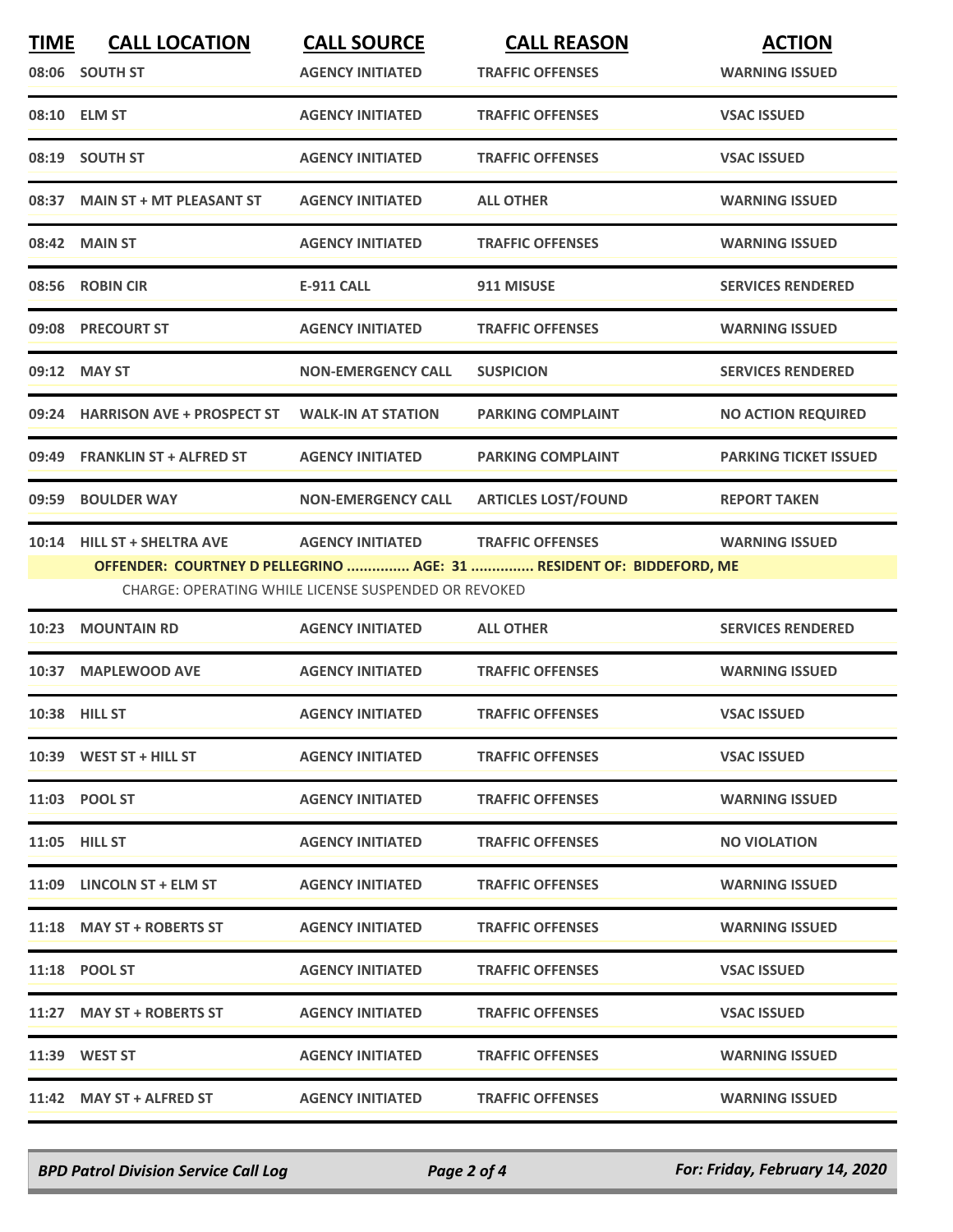| <b>TIME</b> | <b>CALL LOCATION</b><br>11:53 SOUTH ST + CATHEDRAL OAKS D AGENCY INITIATED | <b>CALL SOURCE</b>        | <b>CALL REASON</b><br><b>TRAFFIC OFFENSES</b> | <b>ACTION</b><br><b>WARNING ISSUED</b> |
|-------------|----------------------------------------------------------------------------|---------------------------|-----------------------------------------------|----------------------------------------|
|             | 12:00 ALFRED ST                                                            | <b>NON-EMERGENCY CALL</b> | <b>COURT ORDERED CHECK IN</b>                 | <b>SERVICES RENDERED</b>               |
| 12:03       | <b>MURCH RD + RIVER RD</b>                                                 | <b>AGENCY INITIATED</b>   | <b>TRAFFIC OFFENSES</b>                       | <b>WARNING ISSUED</b>                  |
|             | 12:15 SOUTH ST                                                             | <b>AGENCY INITIATED</b>   | <b>TRAFFIC OFFENSES</b>                       | <b>VSAC ISSUED</b>                     |
|             | 12:29 SOUTH ST                                                             | <b>AGENCY INITIATED</b>   | <b>TRAFFIC OFFENSES</b>                       | <b>WARNING ISSUED</b>                  |
|             | 12:31 WEST ST                                                              | <b>AGENCY INITIATED</b>   | <b>TRAFFIC OFFENSES</b>                       | <b>VSAC ISSUED</b>                     |
|             | <b>12:36 MAIN ST</b>                                                       | <b>NON-EMERGENCY CALL</b> | <b>INFO LOGGED</b>                            | <b>NO ACTION REQUIRED</b>              |
|             | 12:37 ALFRED ST                                                            | <b>NON-EMERGENCY CALL</b> | <b>COURT ORDERED CHECK IN</b>                 | <b>SERVICES RENDERED</b>               |
|             | 12:42 WILLOW RDG                                                           | <b>AGENCY INITIATED</b>   | <b>ANIMAL COMPLAINT</b>                       | <b>NEGATIVE CONTACT</b>                |
|             | 12:43 SOUTH ST                                                             | <b>AGENCY INITIATED</b>   | <b>TRAFFIC OFFENSES</b>                       | <b>VSAC ISSUED</b>                     |
|             | 13:15 SOUTH ST                                                             | <b>AGENCY INITIATED</b>   | <b>TRAFFIC OFFENSES</b>                       | <b>WARNING ISSUED</b>                  |
|             | 13:59 POOL ST                                                              | <b>AGENCY INITIATED</b>   | <b>TRAFFIC OFFENSES</b>                       | <b>WARNING ISSUED</b>                  |
|             | 14:08 POOL ST                                                              | <b>AGENCY INITIATED</b>   | <b>TRAFFIC OFFENSES</b>                       | <b>WARNING ISSUED</b>                  |
|             | 14:12 POOL ST                                                              | <b>AGENCY INITIATED</b>   | <b>ALL OTHER</b>                              | <b>SERVICES RENDERED</b>               |
|             | 14:26 LINDALE AVE                                                          | <b>WALK-IN AT STATION</b> | <b>CIVIL COMPLAINT</b>                        | <b>CIVIL COMPLAINT</b>                 |
|             | 14:39 ALFRED ST                                                            | <b>WALK-IN AT STATION</b> | <b>COURT ORDERED CHECK IN</b>                 | <b>SERVICES RENDERED</b>               |
|             | 14:39 MASON ST                                                             | <b>NON-EMERGENCY CALL</b> | <b>HARASSMENT</b>                             | <b>SERVICES RENDERED</b>               |
|             | 14:46 TIGER WAY                                                            | <b>NON-EMERGENCY CALL</b> | ATTEMPTED/THREATENED SUICIDE REPORT TAKEN     |                                        |
|             | <b>14:50 BIDDEFORD GATEWAY CTR</b>                                         | <b>NON-EMERGENCY CALL</b> | <b>SHOPLIFTING</b>                            | <b>REPORT TAKEN</b>                    |
|             | 14:57 WESTMORE AVE                                                         | <b>NON-EMERGENCY CALL</b> | <b>CHECK WELFARE</b>                          | <b>SERVICES RENDERED</b>               |
|             | <b>15:12 MAIN ST</b>                                                       | <b>WALK-IN AT STATION</b> | <b>ARTICLES LOST/FOUND</b>                    | <b>SERVICES RENDERED</b>               |
| 15:56       | <b>MEDICAL CENTER DR</b>                                                   | <b>NON-EMERGENCY CALL</b> | <b>THEFT</b>                                  | <b>SERVICES RENDERED</b>               |
|             | <b>16:02 BOULDER WAY</b>                                                   | <b>E-911 CALL</b>         | <b>SUSPICION</b>                              | <b>NEGATIVE CONTACT</b>                |
|             | 16:30 BIRCH ST                                                             | <b>WALK-IN AT STATION</b> | <b>ASSIST PD AGENCY</b>                       | <b>SERVICES RENDERED</b>               |
|             | <b>16:36 MEDICAL CENTER DR</b>                                             | <b>NON-EMERGENCY CALL</b> | <b>DISTURBANCE / NOISE</b>                    | <b>SERVICES RENDERED</b>               |

*BPD Patrol Division Service Call Log Page 3 of 4 For: Friday, February 14, 2020*